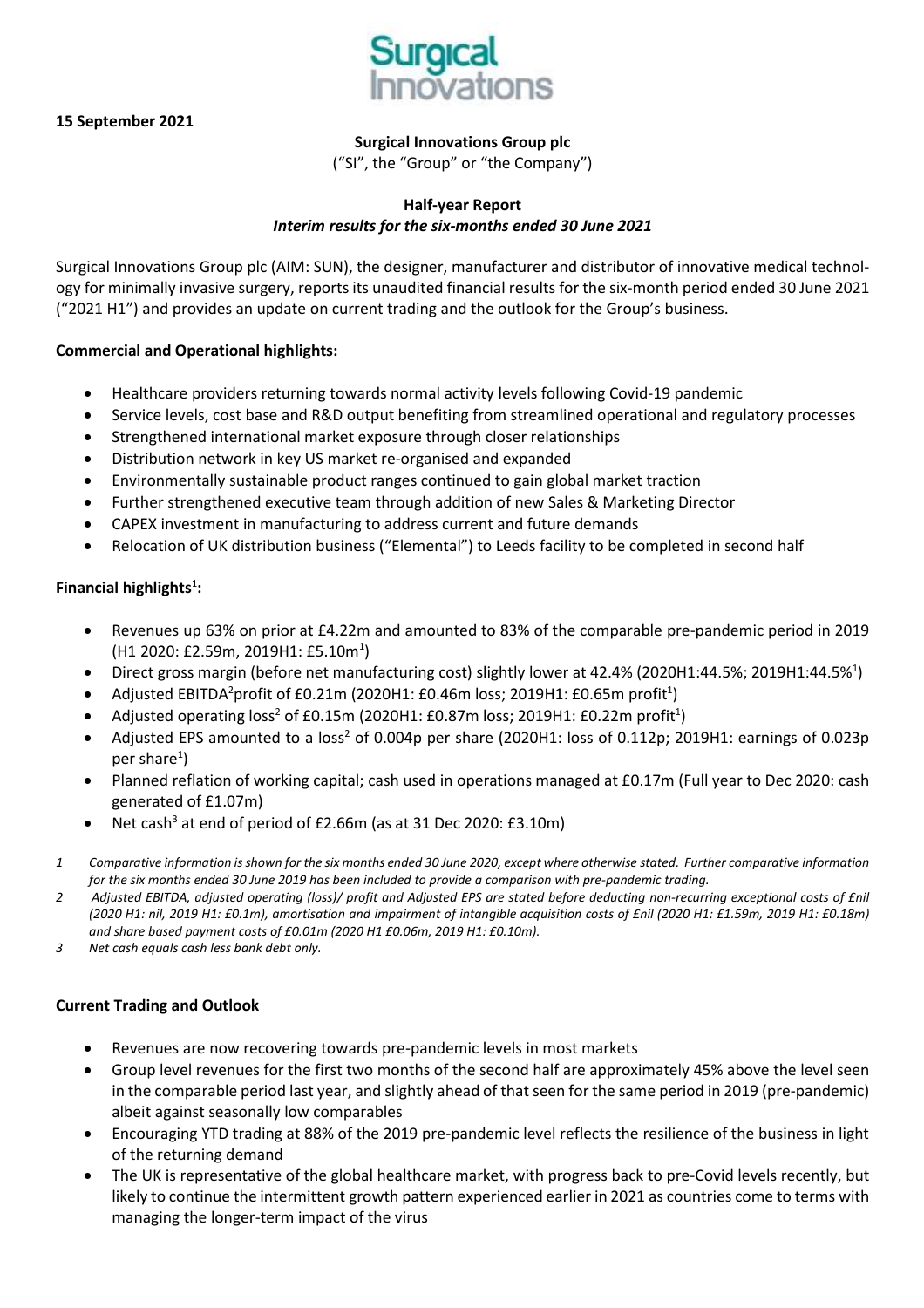- The Group continues to trade profitably at the level of adjusted EBITDA, supported by production activity returning to more normal levels and a reduced overhead base
- Further growth in the hospital activity is expected to have a gradual return to pre-pandemic revenue levels going into 2022

## **Chairman of SI, Nigel Rogers, said:**

"A strong recovery in trading is evident from the results for the first half of the year, and this view is further reinforced by the continued improvement in revenues in post-period trading. The steps taken by management last year, initially to protect the business and subsequently to simplify and strengthen our operational and regulatory processes, are *having demonstrably positive effects on the financial and commercial effectiveness of the business.*

*"With a strengthened management team, and further improved distribution network and product range, we firmly* believe that the Group is well placed to continue its recovery to pre-pandemic levels in most major markets in the *coming months. Our differentiated 'Resposable' product offering is gaining traction and the Board sees encouraging prospects for 2022 and beyond."*

## **For further information please contact:**

**Surgical Innovations Group Plc** [www.sigroupplc.com](http://www.sigroupplc.com/) David Marsh, CEO **Tel: +44 (0)113 230 7597** Charmaine Day, Co Sec & GFC

**Walbrook PR (Financial PR & Investor Relations)**

**Singer Capital Markets (Nominated adviser &Broker)**

Aubrey Powell / Rachel Hayes

Tel: +44 (0)20 7933 8780 or [si@walbrookpr.com](mailto:si@walbrookpr.com)

Paul McManus / Lianne Cawthorne **Mob: +44 (0)7980 541 893 / +44 (0)7584 391 303** 

+44 (0)20 7496 3000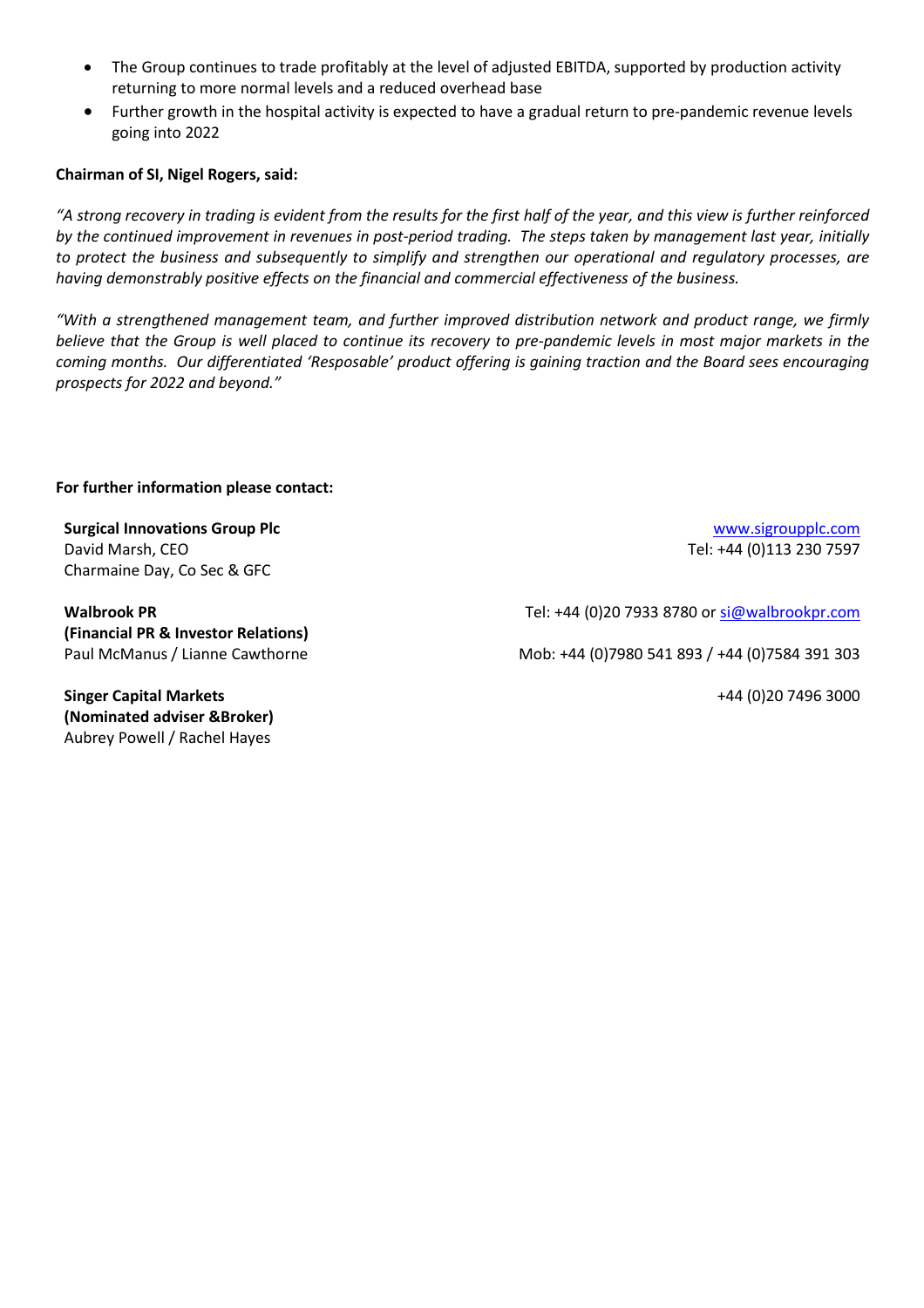## **About Surgical Innovations Group plc**

## *Strategy*

The Group specialises in the design, manufacture, sale and distribution of innovative, high quality medical products, primarily for use in minimally invasive surgery. Our product and business development is guided and supported by a key group of nationally and internationally renowned surgeons across the spectrum of minimally invasive surgical activity.

We design and manufacture and source our branded port access systems, surgical instruments and retraction devices which are sold directly in the UK home market through our subsidiary, Elemental Healthcare ('Elemental'), and exported widely through a global network of trusted distribution partners. Many of our products in this field are based on a "resposable™" concept, in which the products are part re-usable, part disposable, offering a high quality and environmentally responsible solution at a cost that is competitive against fully disposable alternatives. The opportunity to reduce plastic waste in surgery substantially through the use of resposable products in preference to their single-use plastic equivalents is well established across the UK NHS and many other developed markets. This is increasingly a factor in tender processes, limiting the range and number ofsuppliers able to offer a comprehensive range of resposable products with similar or, in some cases, better utility whilst delivering significant overall cost savings to healthcare providers.

Our wholly-owned subsidiary, Elemental, also has exclusive UK distribution rights for a select group of specialist products employed in laparoscopy, bariatric and metabolic surgery, hernia repair and breast reconstruction.

In addition, we design and develop medical devices for carefully selected OEM partners utilising our expertise to find innovative solutions to the challenges faced by Surgeons. We have a number of long-term relationships with key partner including the design, development and manufacture of the FIX8 device for AMS. The Group are currently working on a new collaboration with a Robotic Company to design and develop an access device for their unique instrumentation, it is anticipated that this will be launched in Q4 2021.

We aim for our brands to be recognised and respected by healthcare professionals in all major geographical markets in which we operate. We seek to provide by development, partnership or acquisition a broad portfolio of cost effective, procedure-specific surgical instruments and implantable devices that offer reliable solutions to genuine clinical needs in the operating theatre environment.

## *Operations*

The Group currently employs approximately 100 people across two sites in the UK. Product design, engineering and manufacturing are carried out at the SI site in Yorkshire. Elemental Healthcare, based in Berkshire, was acquired by the Group on 1 August 2017, and provides direct sales representation in the UK home market and a range of thirdparty products for UK distribution. Commercial activities including marketing, UK distribution and international sales and marketing are currently based at Elemental's premises, however consultations are underway to relocate these activities to Leeds to enable the company to operate from a single site.

## *Further information*

Further details of the Group's businesses are available on websites: [www.sigroupplc.com](http://www.sigroupplc.com/) [www.surginno.com,](http://www.surginno.com/) and [www.elementalhealthcare.co.uk](http://www.elementalhealthcare.co.uk/)

Investors and others can register to receive regular updates by email at [si@walbrookpr.com](mailto:si@walbrookpr.com)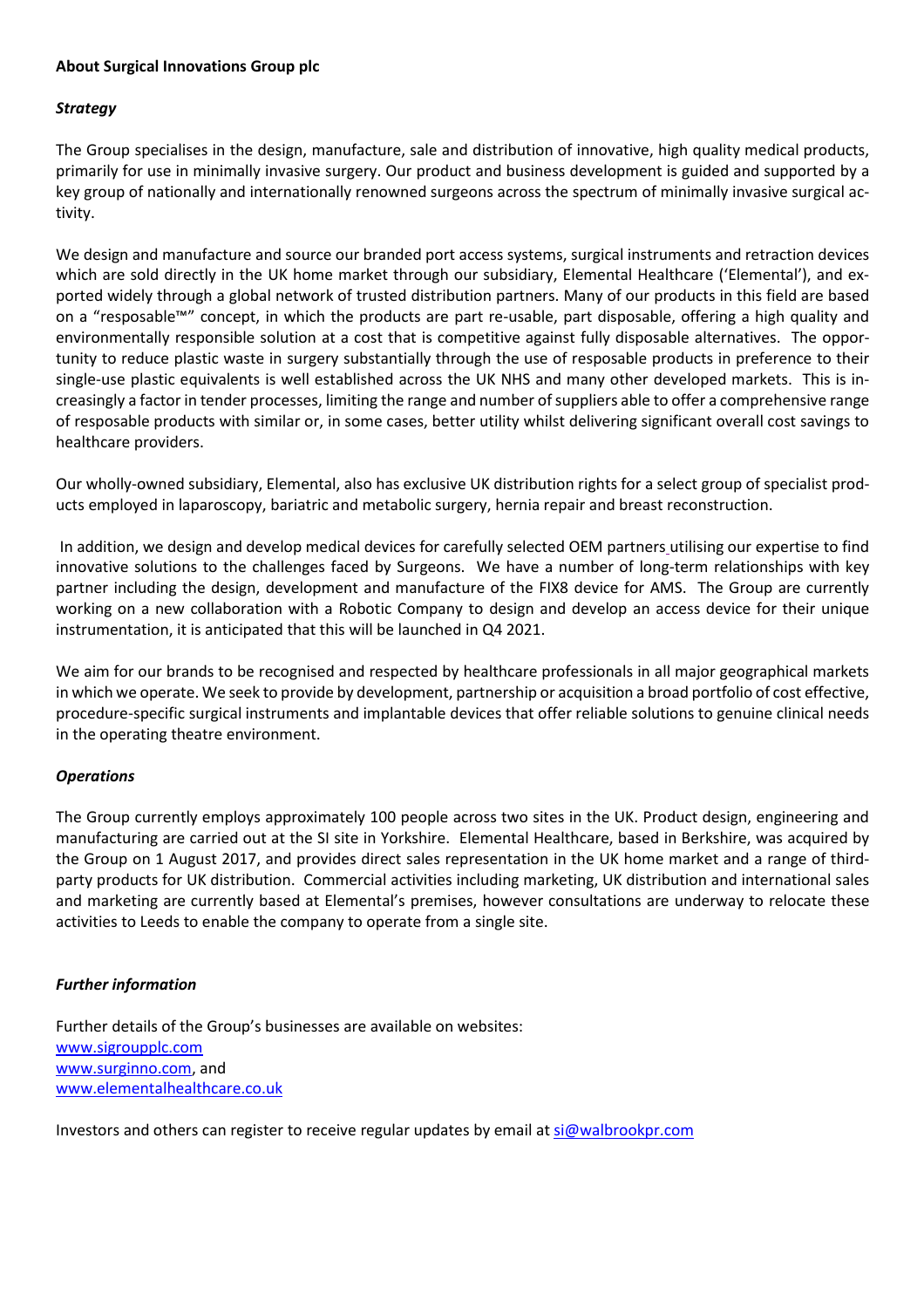## **Surgical Innovations Group plc Chairman's Statement**

## *For the six-month period ended 30 June 2021*

A strong recovery in trading is evident from the results for the first half of the year, and this view is further reinforced by the continued improvement in revenues in post-period trading. The steps taken by management last year, initially to protect the business and subsequently to simplify and strengthen operational and regulatory processes, are having demonstrably positive effects on the financial and commercial effectiveness of the business.

With a strengthened management team, and further improved distribution network and product range, we firmly believe that the Group is well placed to continue its recovery to pre-pandemic levels and beyond in the coming months.

## **Financial Overview**

Trading in the first half of the year continued to build towards pre-pandemic levels, with Group revenues at 83% of the comparable pre-Covid 2019 period at £4.22m (2019 H1: £5.10m), and up 63% on the comparable period last year (2020 H1: £2.59m).

UK revenues from SI branded products were £0.58m (2020 H1: £0.39m, 2019 H1: £0.75m), and UK distribution sales were £1.30m (2020 H1: £0.84m, 2019 H1: £1.49m), indicating increased activity levels of 52% across the half year compared to 2020 and trending around 84% of the equivalent 2019 period. The impact of the second wave negatively impacted the first quarter with the initial focus on treating more urgent cancer related cases, whilst adapting to manage the Covid-19 infection patients. However, the second quarter has continued to improve, with increased access to hospitals and as a consequence the Group recorded monthly sales in the UK at the highest level since September 2019.

First half revenues in Europe were 88% above the level achieved last year at £0.57m (2020 H1: £0.31m) and around 89% of pre-Covid levels (2019 H1: £0.65m). Elective surgery remains at reduced levels, however there is a slight increase in activity, albeit volumes remain lower.

Revenues from the US in the first half increased to £0.78m (2020 H1: £0.29m, 2019 H1: £0.85m), with substantial stocking orders in the first quarter. Sales activity levels in hospitals continue return to normal as the US team makes progress with significant general procurement organisations ("GPOs") and healthcare providers as operating rooms ("OR") become accessible. New evaluations are anticipated to increase in the second half, however there are some states where access remains restricted as a result of Covid challenges.

The APAC region generated strong revenue growth, and this is continuing in the second half, with revenues doubling to £0.41m from pre-Covid 2019 levels(2019 H1: £0.16m), a 27% increase on the comparable period (2020 H1: £0.32m). Our distributor in Japan continues to gain market share and a substantial stocking order in the first quarter boosted the growth achieved. Strong- sales activity continues with significant interest in the resposable<sup>@™</sup> product range.

OEM revenues for the half increased to £0.45m (2020H1: £0.33m) but remain significantly down compared to pre-Covid levels by 56% (2019 H1: £1.01m), as our key OEM partners in the medical sector experienced similar pressures to those in our own portfolio, and the significant order for non-medical products delivered in 2018 and 2019 were not repeated this year. We anticipate a small recovery in order patterns as the second half progresses.

Commercial margins achieved on sales continued to be within target range of 40-45% overall. The reported gross margin, which reflects the under-recovery of factory overheads due to reduced activity levels, remains lower at 33.9% (2020 H1: 26.5%, 2019 H1: 43.1%). Inventory levels were depleted towards the end of 2020, and manufacturing recoveries remained low during the early months of 2021 until revenue growth trends were better established. The planned increase in manufacturing activity improved the margins in the second quarter, and this will continue to improve throughout the second half of the year as revenue activity increases.

Other operating expenses were reported to show a decrease to £1.62m (2020 H1: £3.54m), however the prior year included a significant goodwill impairment of £1.44m. Excluding the effects of the goodwill impairment adjustment and share based payments, operating expenses decreased by £0.43m to £1.60m. (2020 H1:2.03m). A natural reduction in the sales team, combined with Covid restricted travel and marketing activities, facilitated an adjusted EBITDA profit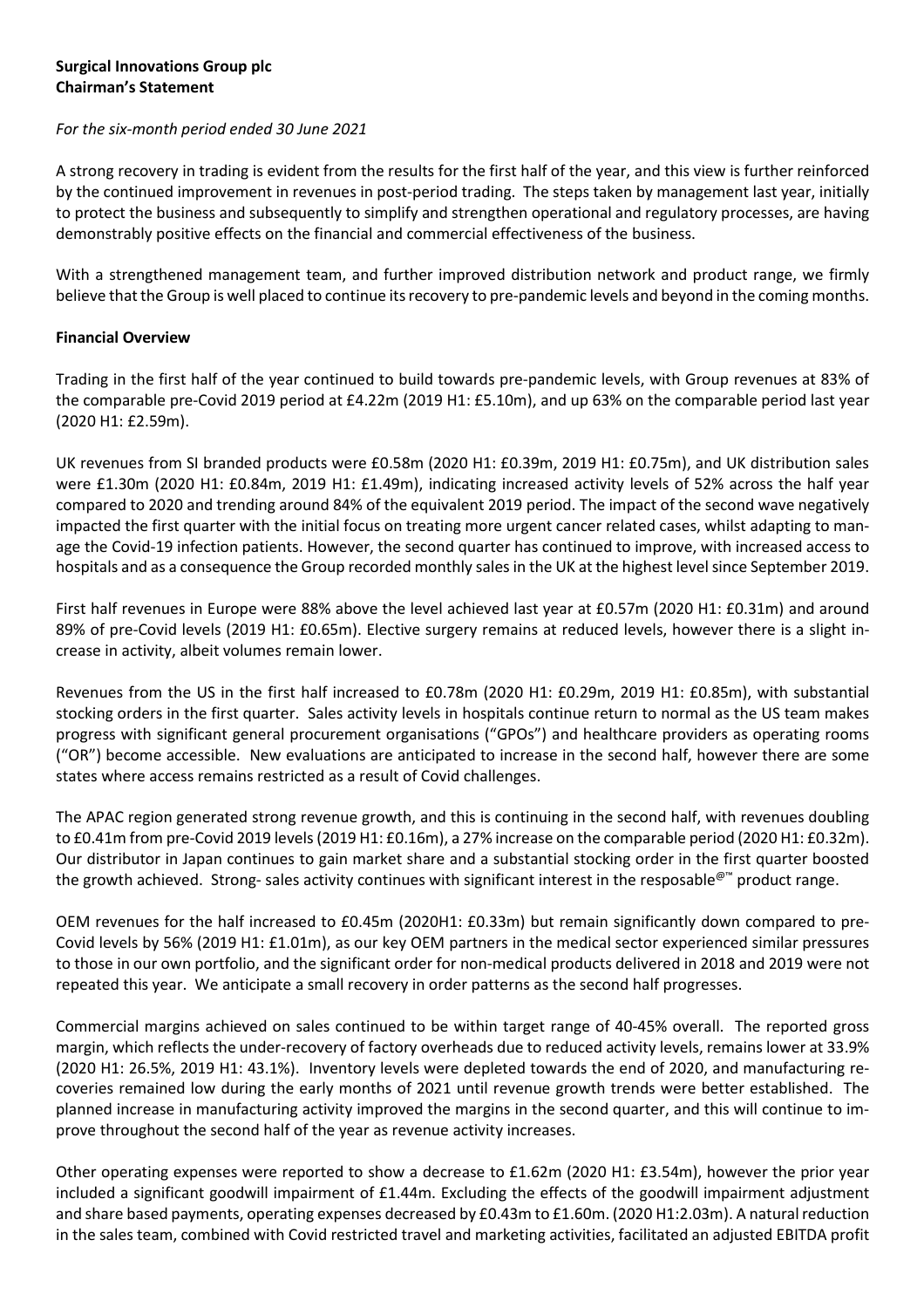forthe period of £0.21m (2020 H1: £0.46m loss, 2019H1: £0.65m profit). These costs are anticipated to increase during the second half of the year as Covid restrictions are relaxed and revenues return towards pre-pandemic levels.

Adjusted operating loss before tax (before exceptional and acquisition related costs and share based payment charges) for the period was £0.15m (2020 H1: £0.87m, 2019 H1: profit of £0.22m). The reported net loss before taxation amounted to £0.22m against a net loss before taxation of £2.58m in the corresponding period last year.

The Group reported a tax credit in the period of £0.13m (2020 H1: credit of £0.03m) which related to an enhanced research and development claim for the year ending 2019. In terms of deferred tax, the Group continues to hold substantial corporation tax losses on which management takes a cautious view and consequently the Group does not recognise a corresponding deferred tax asset.

Adjusted net earnings per share amounted to 0.004p (2020 H1: £0.112p, 2019 H1: earnings of 0.023p). The net total comprehensive income for the period amounted to a loss of £0.09m (2020 H1: loss of £2.55m, 2019 H1: loss of £0.30m).

The Company continues to take sensible precautions to protect the availability of cash resources and ensured a planned approach to the reflation of the working capital which used £0.17m of cash from operations (Full year 2020: £1.07m generated, H1 2020: £0.54m generated). As of 30 June 2021, the Company had available cash balances (excluding the unused £0.5m revolving credit facility) of £4.69m (31 December 2020: £5.28m), net cash resources (taking into account bank loans outstanding) of £2.66m (31 December 2020: £3.10m), and financial headroom (comprising net cash plus undrawn facilities) of £3.16m (31 December 2020: £3.60m). Financial covenants have been complied with in full and will continue to be tested on a quarterly basis. The Board is satisfied that this provides the appropriate platform to support the anticipated recovery in demand in the coming months.

## **Market landscape**

The rate of elective surgery in the UK NHS continued to suffer disruption in the first half of the year, as hospitals dealt with increasing caseloads of Covid patients during the second wave. Covid hospitalisations peaked at almost 40,000 beds in the first quarter of the year but reduced to below 5,000 beds in the second. By the end of the period, hospital access for our sales team was improving, and the activity levels of elective surgery is now estimated to be at around 80% of pre-Covid levels, with cancer treatments a priority. There remains a substantial and growing backlog of elective surgery, diagnosis and treatment across a broad range of procedures, and the UK government and its agencies are taking steps to streamline processes and provide additional funding to tackle this issue.

Our sustainability and commercial advantages relative to single use plastics have resulted in multiple hospital trials. In the current year there have been five successful trials for SI Reposable™ products. Furthermore, it is anticipated that the increase in volumes of elective surgery and greater access to the OR will allow the team to conclude the fifteen ongoing and scheduled evaluations for SI Resposable™ devices. Together, if successful, these new opportunities may represent material growth for the Company.

The UK team at SI has worked hard to strengthen relationships with our suppliers and this has seen a new three-year exclusive UK distribution agreement with Microline Surgical, announced in March 2021, under which SI distributes Microline Surgical's complementary portfolio of high-quality instruments also aimed at the MIS market with a focus on the Resposable™ ethos of cost and sustainability. This agreement consolidates this long-term synergistic partnership and further endorses our sustainability messaging for the UK market.

A further extension to the agreement with DistalMotion for exclusive distribution of the Dexter robot in the UK has been recently signed, taking the relationship through to September 2024. The partnership with DistalMotion continues to strengthen and, whilst training has been impacted by travel restrictions, 15 surgeons have evaluated Dexter at the facility in Lausanne, with a further six currently planned before the end of the year. There remains a strong pipeline of opportunities but, with the NHS presently still focused on Covid, the procurement process has been extended. However, progress is being made on this process in a number of NHS Trusts and in time we anticipate product demand to develop as the product supports greater efficiency and control in laparoscopic surgery at a lower price point than other robotic solutions.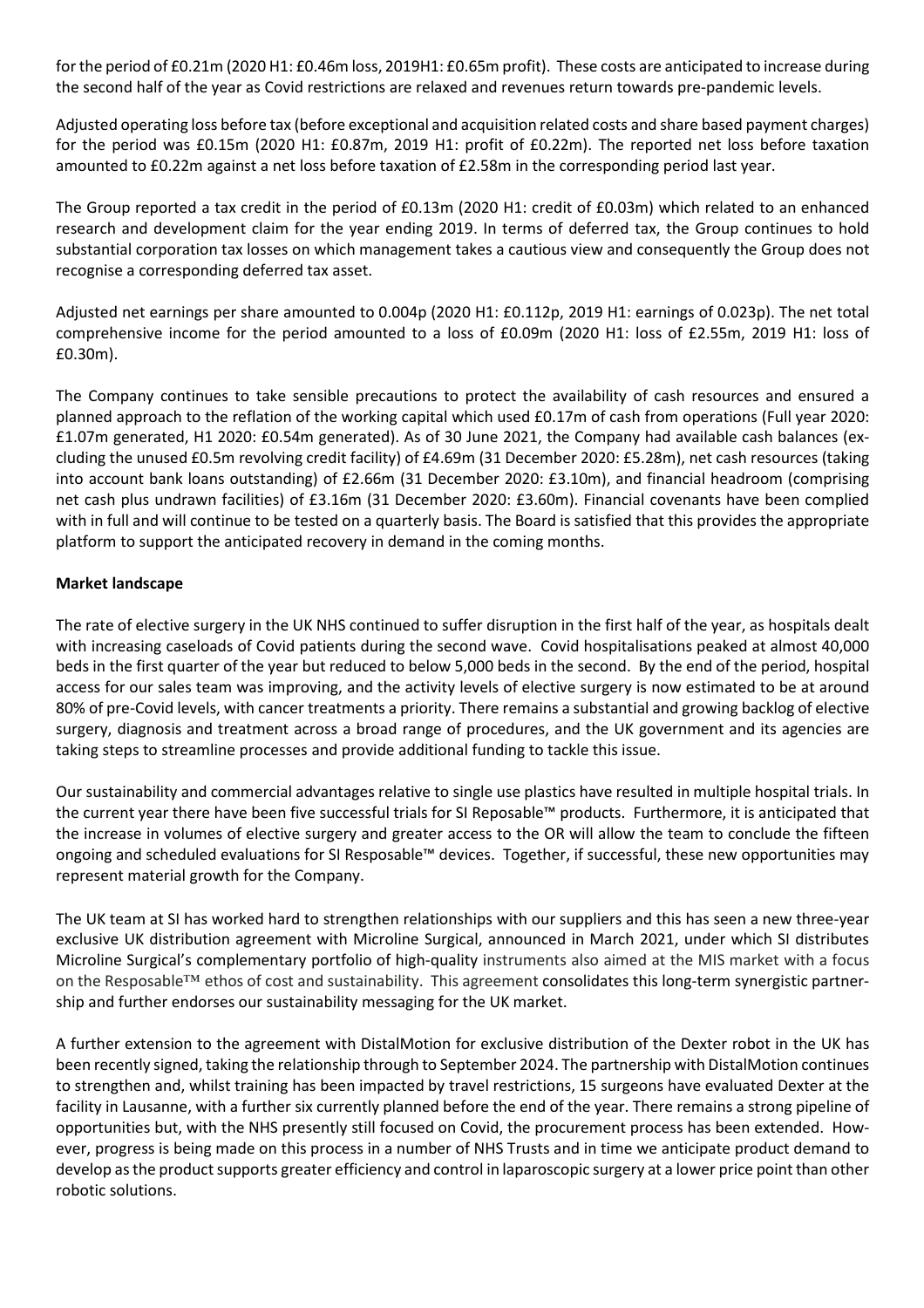Additionally, a new agreement for UK distribution with Venclose Inc has been signed. Venclose manufactures a Radio Frequency device forthe treatment of chronic venousinsufficiency (varicose vein) and is estimated to address a market valued in excess of £6m per annum in the UK.

Revenues in the OEM segment continued to be suppressed, although there was some growth over the level achieved in the first half of 2020. Predominately revenue from the FIX8 device for AMS, restricted access and business development activities have been impacted by non-essential surgical volumes due to Covid. Despite demand remaining heavily suppressed compared to pre-pandemic levels sales continues to improve with anticipated growth in the US following pre-market approval in 2022.

In the US, the effects of the second wave of Covid on hospital activity levels have been more geographically patchy, and also slightly later than in the UK in timescale. In December 2020, we announced the extension of our distribution agreement with Adler Instrument Company Inc. covering our full range of handheld surgical instruments with effect from 1 February 2021. This was followed by an additional five-year US distribution agreement with Microline Surgical Inc., also in February 2021, covering the distribution of our range of YelloPort + and YelloPort Elite access devices.

In both cases, our distributors are now fully equipped and trained, and are active in initiating evaluations and conversion of new accounts. US revenues in the first half of the year were above pre-pandemic levels, and we anticipate building on this success in the second half of the year and into 2022.

There has been further success in Japan, despite elective surgery being at reduced levels. Our distributor has had limited access to hospitals, yet several accounts have been converted and further evaluations are scheduled when conditions are suitable, which is hoped will be the case later in the second half. Overall, sales in the region exceeded pre-pandemic levels and are expected to continue this upward momentum.

Activity in Europe reflects the same challenges as other regions, with elective surgery intermittingly being interrupted by further spikes in Covid hospitalisation and access to the OR remaining challenging in some countries. However, sales are beginning to return to pre-Covid levels in certain countries. In addition, it is encouraging that an increase in promoting the sustainability messaging has resulted in an increased number of product evaluations in a number of key markets.

## **Operational, Regulatory and Development activities**

We have continued to take all necessary steps to ensure the safety and well-being of all employees, and the continuity of supply to our customers through subsequent waves of the pandemic, keeping disruption to a minimum. Many of the new methods of working are now established practice offering efficiency benefits and will be continued beyond the pandemic where appropriate.

In particular, the management of our UK sales and distribution channel has increasingly been conducted remotely, with a reduction in the utilisation of our facility at Hungerford. Accordingly, consultations are now underway to relocate all UK sales, marketing and customer service activities to the Leeds site, supplemented by remote working from home where appropriate. This will enable us to consolidate inventory and supply chain management, regulatory activity and shipping costs, and will bring considerable operating efficiencies across the company. Furthermore, operating from a single site will better utilise the facility, bringing sales training and clinical workshops adjacent to our production facility, thus improving our integrated support to customers.

Investment in the site at Leeds has been stepped up, and we are in the process of choosing a design partner to improve to the fabric of the building and, in addition, the upgrading of manufacturing equipment is underway with total expenditure over the next twelve months anticipated to be up to £0.6m. This expenditure will be phased and made, as appropriate, in parallel with business improvements over the coming months and into the next financial year and will further enhance our capabilities and market presence.

In Quality Assurance and Regulatory Affairs(QA/RA), ongoing planning forthe transition to Medical Devices Regulatory (MDR) framework remains on track, whilst our team has continued to support new product development activities to enable key product line extensions to progress under a rapid pathway under the Medical Device Directive (MDD). Our approvals are expected to transition from MDD to MDR by March 2023.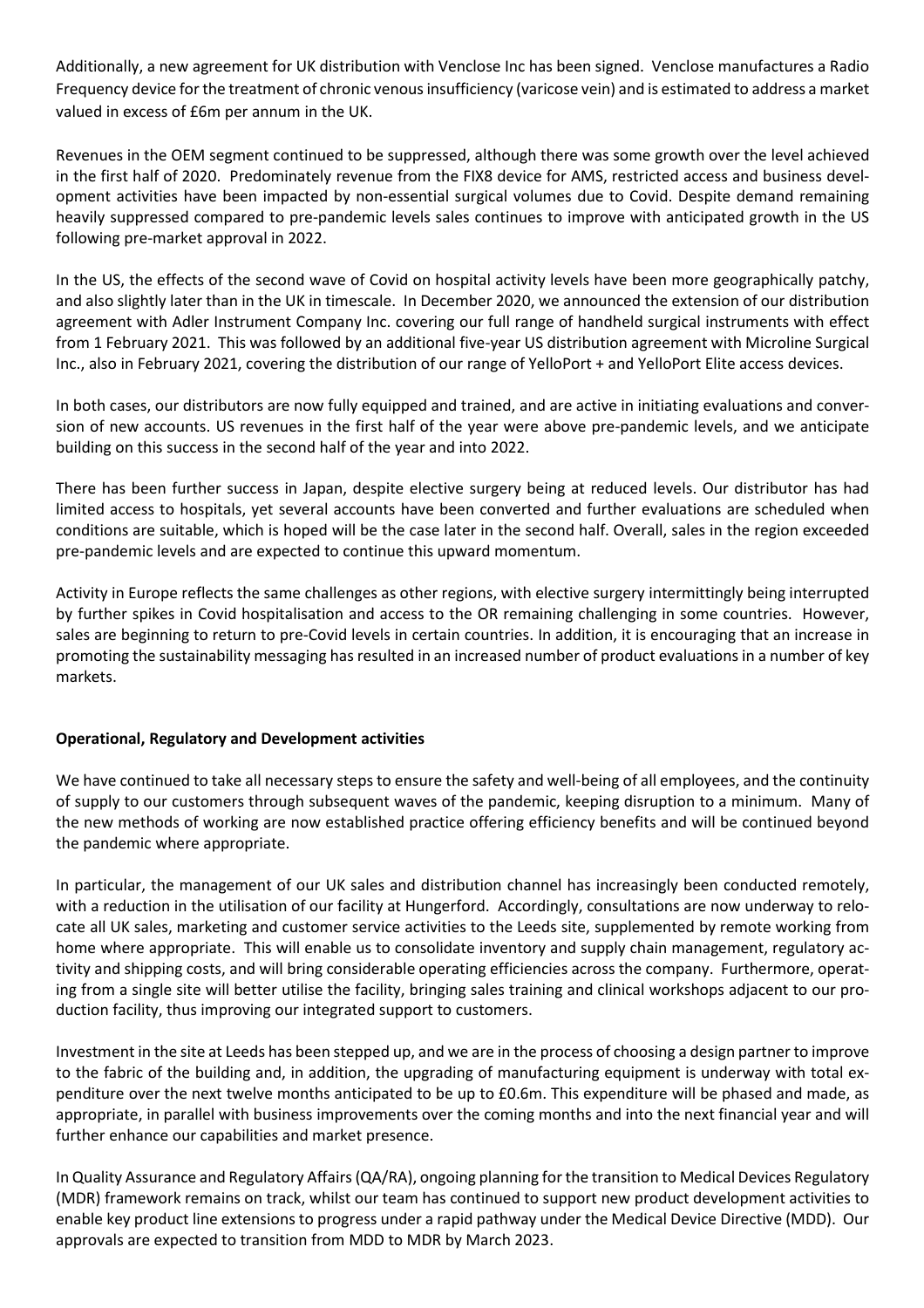In addition to these line extensions, our development team are working closely with a UK-based company to design and build port access devices for exclusive use in conjunction with their range of surgical robots, which are due for launch in Q4 2021

## **Current trading and outlook**

Revenues in the period to 31 August 2021 have continued to improve, increasing by approximately 45% above the level achieved in the prior year, and approximately 3% ahead of the corresponding pre-pandemic period of 2019, although these were a seasonally low base. The UK is representative of the global healthcare market, with progress returning to pre-Covid levels recently, but likely to continue the volatile pattern experienced earlier in 2021 as countries come to terms with managing the longer-term impact of the virus. An encouraging YTD trading of 88% of prepandemic levels reflects the strength of the business, and its ability to recover quickly as demand returns. We anticipate that H2 will generate stronger revenues than H1 but will continue to be interrupted by sporadic temporary dips in demand caused by measures taken in hospitals to manage spikes. Production activity has now returned to normal levels such that manufacturing recoveries are no longer diluting margins to a material extent, and with a reduced overhead base, the Group is once again profitable at adjusted EBITDA.

With most major markets recovering, and our product range gaining market share, the prospects for 2022 and beyond look encouraging.

**Nigel Rogers** *Chairman* **15 September 2021**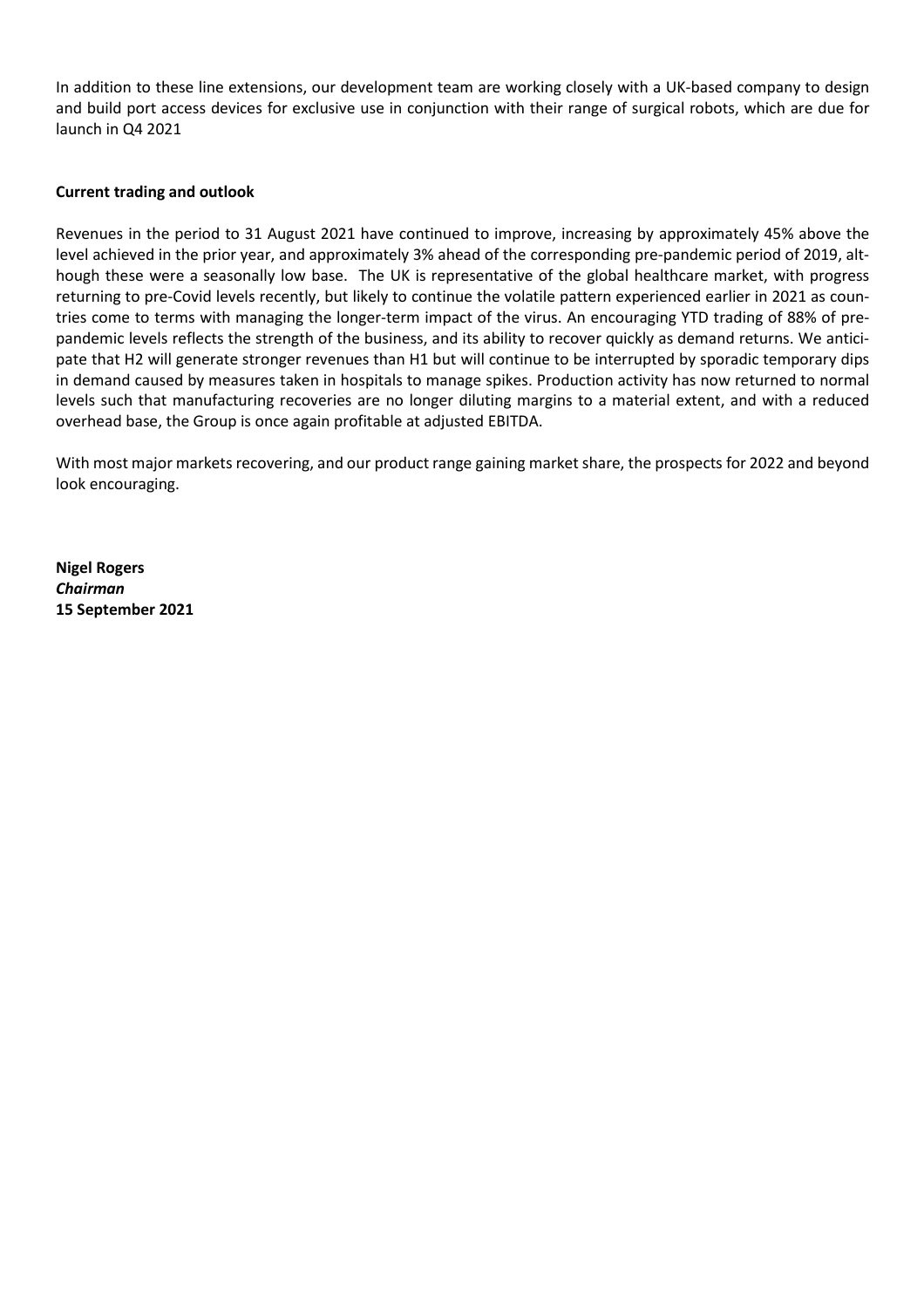# **Unaudited consolidated income statement for the six months ended 30 June 2021**

|                                     |                  | <b>Unaudited</b> | Unaudited  | Audited      |
|-------------------------------------|------------------|------------------|------------|--------------|
|                                     |                  | six months       | six months | Year         |
|                                     |                  | ended            | ended      | Ended        |
|                                     |                  | 30 June          | 30 June    | 31 December  |
|                                     |                  | 2021             | 2020       | 2020         |
|                                     | Notes            | £'000            | £'000      | E'000        |
| Revenue                             | $\mathsf 3$      | 4,218            | 2,593      | 6,329        |
| Cost of sales                       |                  | (2,788)          | (1,906)    | (5,057)      |
| <b>Gross profit</b>                 | $\mathbf 2$      | 1,430            | 687        | 1,272        |
| Other operating expenses            |                  | (1,615)          | (3,536)    | (5,063)      |
| Other income                        | 4                | 25               | 329        | 621          |
| Adjusted EBITDA profit/(loss) *     |                  | 206              | (460)      | (661)        |
| Amortisation of intangible assets   |                  | (117)            | (266)      | (412)        |
| Impairment of intangible assets     |                  |                  | (1, 444)   | (1, 314)     |
| Depreciation of tangible assets     |                  | (234)            | (288)      | (559)        |
| <b>Exceptional items</b>            |                  |                  |            | (108)        |
| Share based payments                |                  | (15)             | (62)       | (116)        |
| <b>Operating loss</b>               |                  | (160)            | (2,520)    | (3, 170)     |
| Finance costs                       | 5                | (63)             | (64)       | (138)        |
| Finance income                      |                  |                  | 1          | $\mathbf{1}$ |
| Loss before taxation                |                  | (223)            | (2, 583)   | (3, 307)     |
| Taxation credit/(charge)            | 6                | 129              | 28         | 31           |
| Loss and total comprehensive income |                  | (94)             | (2, 555)   | (3, 276)     |
| <b>Earnings per share</b>           |                  |                  |            |              |
| Basic                               | $\boldsymbol{7}$ | (0.01p)          | (0.32p)    | (0.39p)      |
| Diluted                             | $\boldsymbol{7}$ | (0.01p)          | (0.32p)    | (0.39p)      |

\* Adjusted EBITDA is earnings before interest, depreciation, amortisation (including impairment) and exceptional items.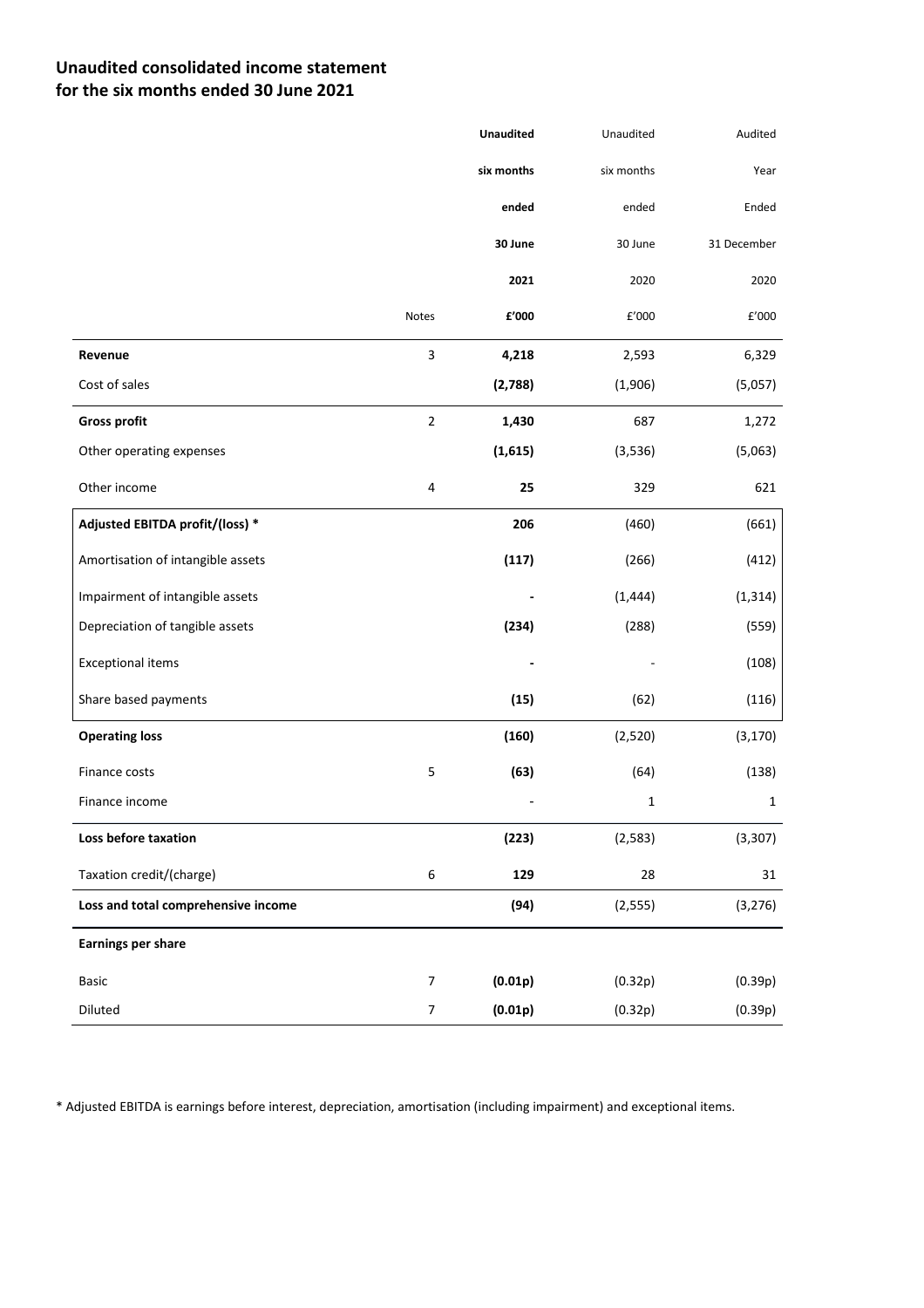# **Unaudited consolidated statement of changes in equity for the six months ended 30 June 2021**

|                                                    |              | Share                    | Share   | Capital                  | Merger  | Retained |        |
|----------------------------------------------------|--------------|--------------------------|---------|--------------------------|---------|----------|--------|
|                                                    | <b>Notes</b> | capital                  | premium | reserve                  | reserve | earnings | Total  |
|                                                    |              | £'000                    | £'000   | £'000                    | £'000   | £'000    | £'000  |
| Balance as at 1 January 2021                       |              | 9,328                    | 6,587   | 329                      | 1,250   | (6,404)  | 11,090 |
| Employee share-based payment charge                |              | ٠                        | ٠       | $\overline{\phantom{a}}$ | ۰       | 15       | 15     |
| Total - Transaction with owners                    |              | 9,328                    | 6,587   | 329                      | 1,250   | (6, 389) | 11,105 |
| Loss and total comprehensive income for the period |              | $\overline{\phantom{a}}$ |         | -                        |         | (94)     | (94)   |
| Unaudited balance as at 30 June 2021               |              | 9,328                    | 6,587   | 329                      | 1,250   | (6, 483) | 11,011 |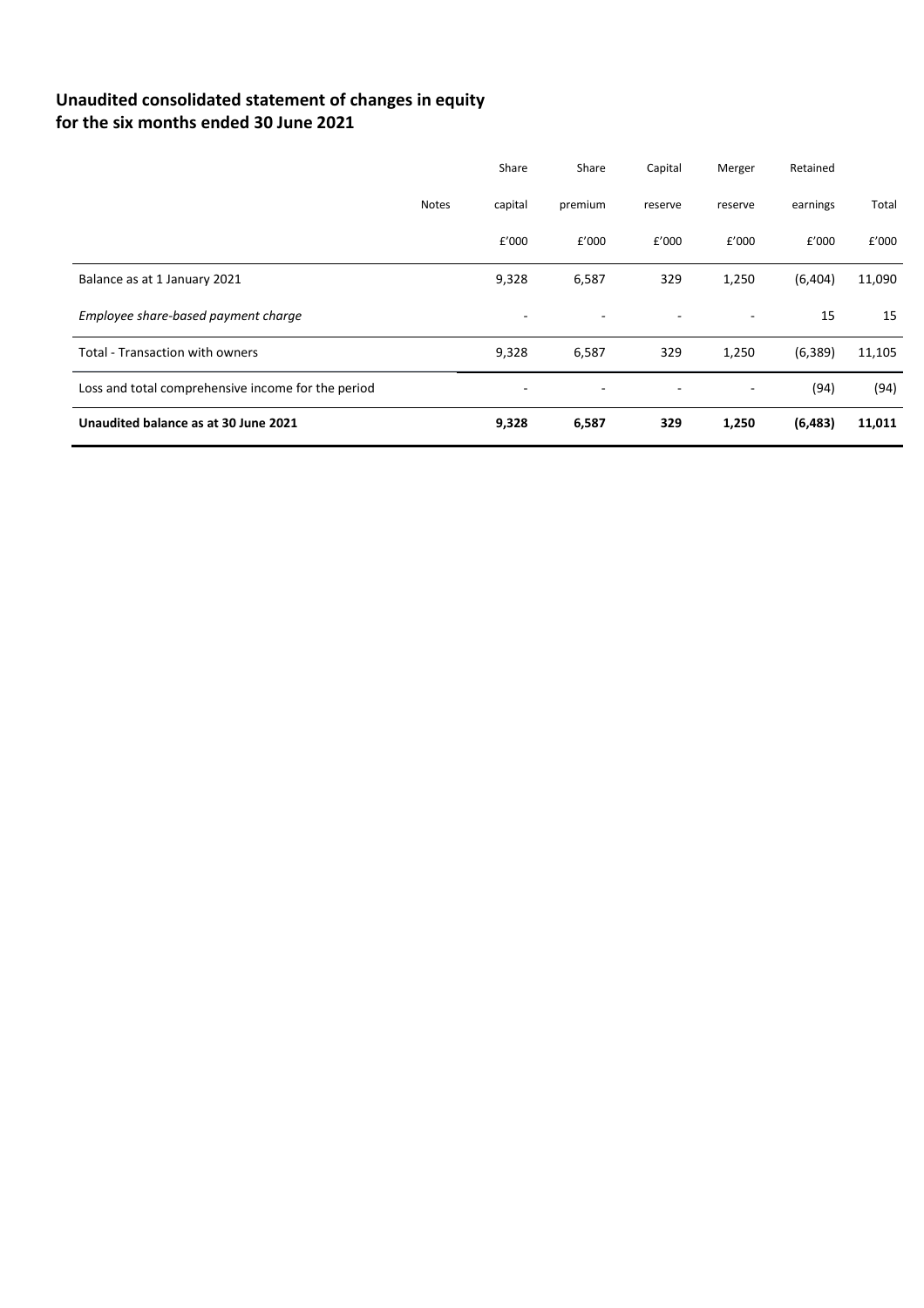# **Unaudited consolidated balance sheet as at 30 June 2021**

|                                                                |       | <b>Unaudited</b> | Unaudited | Audited                  |
|----------------------------------------------------------------|-------|------------------|-----------|--------------------------|
|                                                                |       | 30 June          | 30 June   | 31 December              |
|                                                                |       | 2021             | 2020      | 2020                     |
|                                                                | Notes | £'000            | £'000     | £'000                    |
| <b>Assets</b>                                                  |       |                  |           |                          |
| <b>Non-current assets</b>                                      |       |                  |           |                          |
| Property, plant and equipment                                  |       | 336              | 565       | 412                      |
| Right of Use Assets                                            |       | 920              | 1,135     | 1,030                    |
| Intangible assets                                              |       | 6,234            | 6,145     | 6,173                    |
|                                                                |       | 7,490            | 7,845     | 7,615                    |
| <b>Current assets</b>                                          |       |                  |           |                          |
| Inventories                                                    |       | 2,362            | 2,948     | 2,167                    |
| Trade and other receivables                                    | 10    | 1,529            | 1,039     | 1,283                    |
| Cash at bank and in hand                                       |       | 4,692            | 2,942     | 5,278                    |
|                                                                |       | 8,583            | 6,929     | 8,728                    |
| <b>Total assets</b>                                            |       | 16,073           | 14,774    | 16,343                   |
| <b>Equity and liabilities</b>                                  |       |                  |           |                          |
| Equity attributable to equity holders of the parent<br>company |       |                  |           |                          |
| Share capital                                                  |       | 9,328            | 7,953     | 9,328                    |
| Share premium account                                          |       | 6,587            | 5,904     | 6,587                    |
| Capital reserve                                                |       | 329              | 329       | 329                      |
| Merger reserve                                                 |       | 1,250            | 1,250     | 1,250                    |
| Retained earnings                                              |       | (6, 483)         | (5, 737)  | (6, 404)                 |
| <b>Total equity</b>                                            |       | 11,011           | 9,699     | 11,090                   |
| <b>Non-current liabilities</b>                                 |       |                  |           |                          |
| Borrowings                                                     | 9     |                  | 2,034     | 1,879                    |
| Deferred tax liabilities                                       |       |                  | з         | $\overline{\phantom{a}}$ |
| Dilapidation provision                                         |       | 165              | 165       | 165                      |
| Right of Use lease liability                                   |       | 833              | 996       | 907                      |
|                                                                |       | 998              | 3,198     | 2,951                    |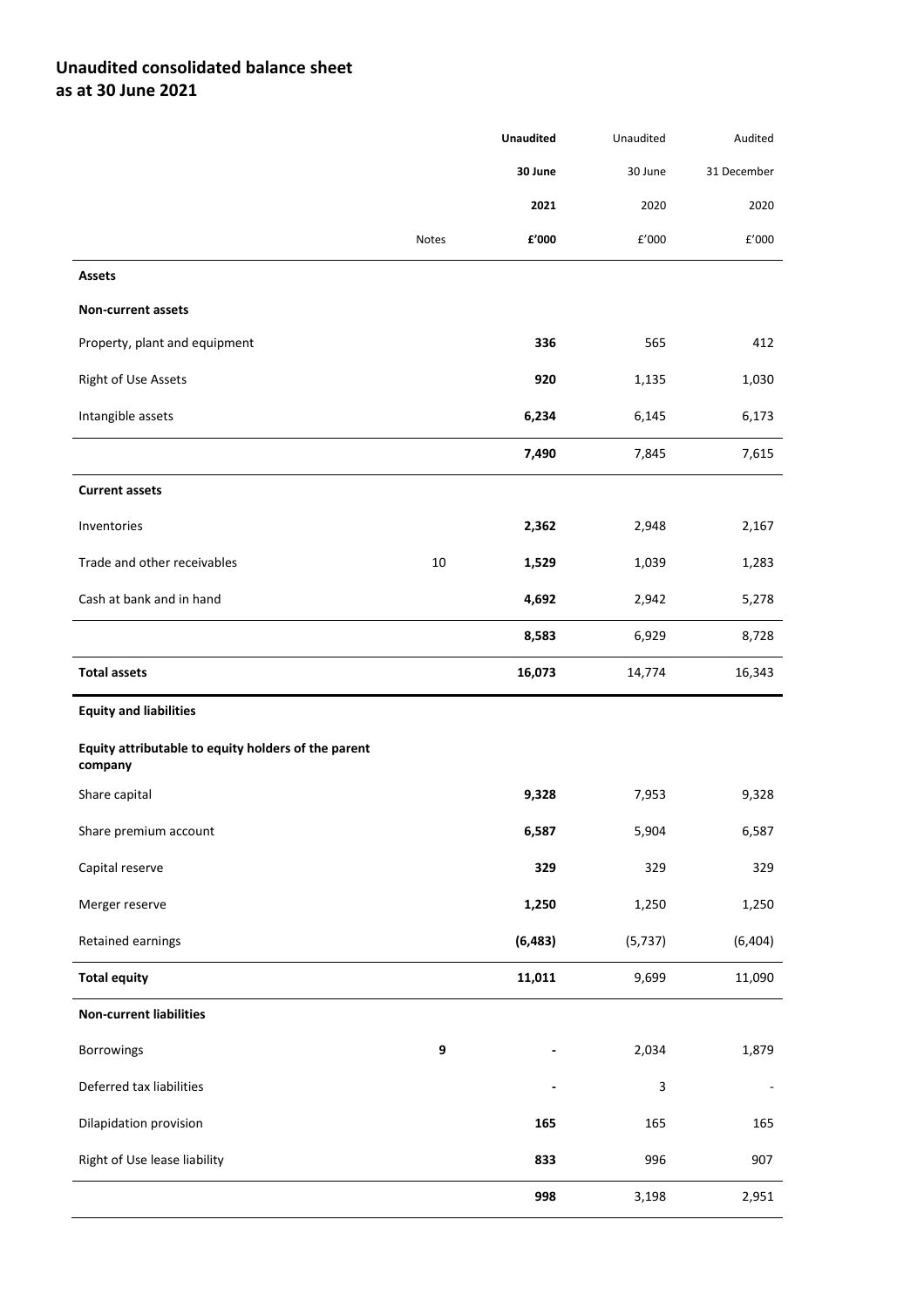#### **Current liabilities**

| Trade and other payables            | 10 | 1,456  | 1,046  | 1,449  |
|-------------------------------------|----|--------|--------|--------|
| Accruals                            |    | 423    | 425    | 369    |
| Right of Use lease liability        |    | 156    | 190    | 298    |
| <b>Borrowings</b>                   | 9  | 2,029  | 216    | 186    |
|                                     |    | 4,064  | 1,877  | 2,302  |
| <b>Total liabilities</b>            |    | 5,062  | 5,075  | 5,253  |
| <b>Total equity and liabilities</b> |    | 16,073 | 14,774 | 16,343 |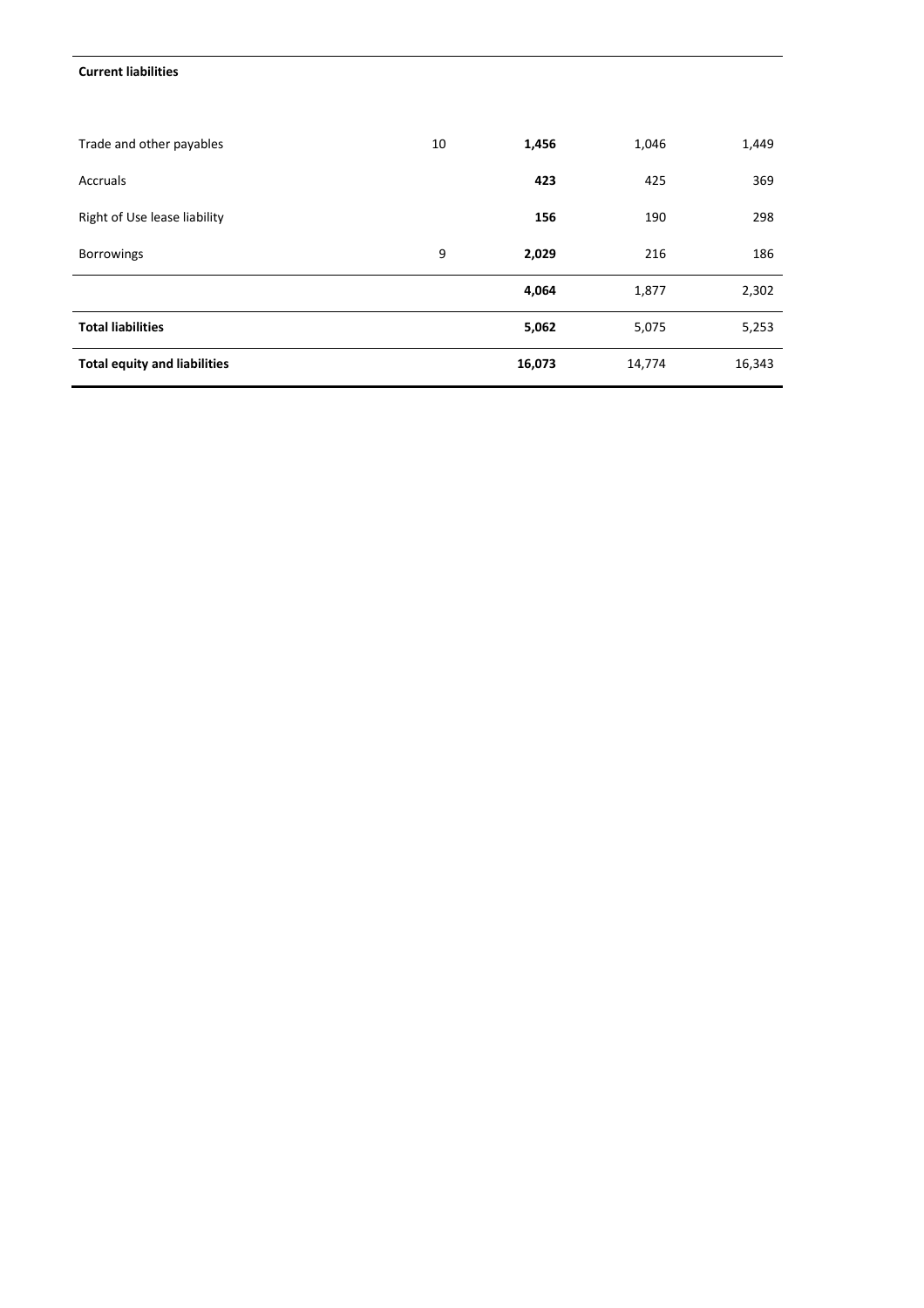## **Unaudited consolidated cash flow statement for the six months ended 30 June 2021**

|                                                     |              | <b>Unaudited</b>         | Unaudited  | Audited     |
|-----------------------------------------------------|--------------|--------------------------|------------|-------------|
|                                                     |              | six months               | six months | year        |
|                                                     |              | ended                    | ended      | ended       |
|                                                     |              | 30 June                  | 30 June    | 31 December |
|                                                     | <b>Notes</b> | 2021                     | 2020       | 2020        |
|                                                     |              | £'000                    | £'000      | £'000       |
| Cash flows from operating activities                |              |                          |            |             |
| Loss after tax for the year                         |              | (94)                     | (2, 555)   | (3, 276)    |
| Adjustments for:                                    |              |                          |            |             |
| Taxation                                            |              | (129)                    | (28)       | (31)        |
| Finance Income                                      |              | $\overline{\phantom{a}}$ |            | (1)         |
| <b>Finance Costs</b>                                | 5            | 63                       | 64         | 138         |
| Other Income-CBILS interest grant                   |              | (23)                     |            | (27)        |
| Depreciation of property, plant and equipment       |              | 134                      | 183        | 348         |
| Amortisation and impairment of intangible assets    |              | 117                      | 1,710      | 1,726       |
| Depreciation of right of use assets                 |              | 99                       | 105        | 211         |
| Share-based payment charge                          |              | 15                       | 63         | 116         |
| Foreign Exchange gain/(loss)                        |              | 22                       | 65         | 42          |
| (Increase)/decrease in inventories                  |              | (196)                    | (23)       | 758         |
| (Increase)/decrease in current receivables          |              | (246)                    | 1,320      | 1,076       |
| Increase/(decrease) in trade and other payables     |              | 64                       | (364)      | (10)        |
| Cash (used)/ generated from operations              |              | (174)                    | 540        | 1,070       |
| Taxation received                                   | 6            | 129                      |            |             |
| Interest received                                   |              |                          |            |             |
| Interest paid                                       |              | (10)                     | (15)       | (28)        |
| Net cash (used)/generated from operating activities |              | (55)                     | 525        | 1,042       |
| Payments to acquire property, plant and equipment   |              | (58)                     | (30)       | (42)        |
| Acquisition of intangible assets                    |              | (178)                    | (70)       | (113)       |
| Net cash used in investment activities              |              | (236)                    | (100)      | (155)       |
| Repayment of bank loan                              | 9            | (150)                    | (75)       | (150)       |
| CBILS                                               | 9            |                          | 1,500      | 1,500       |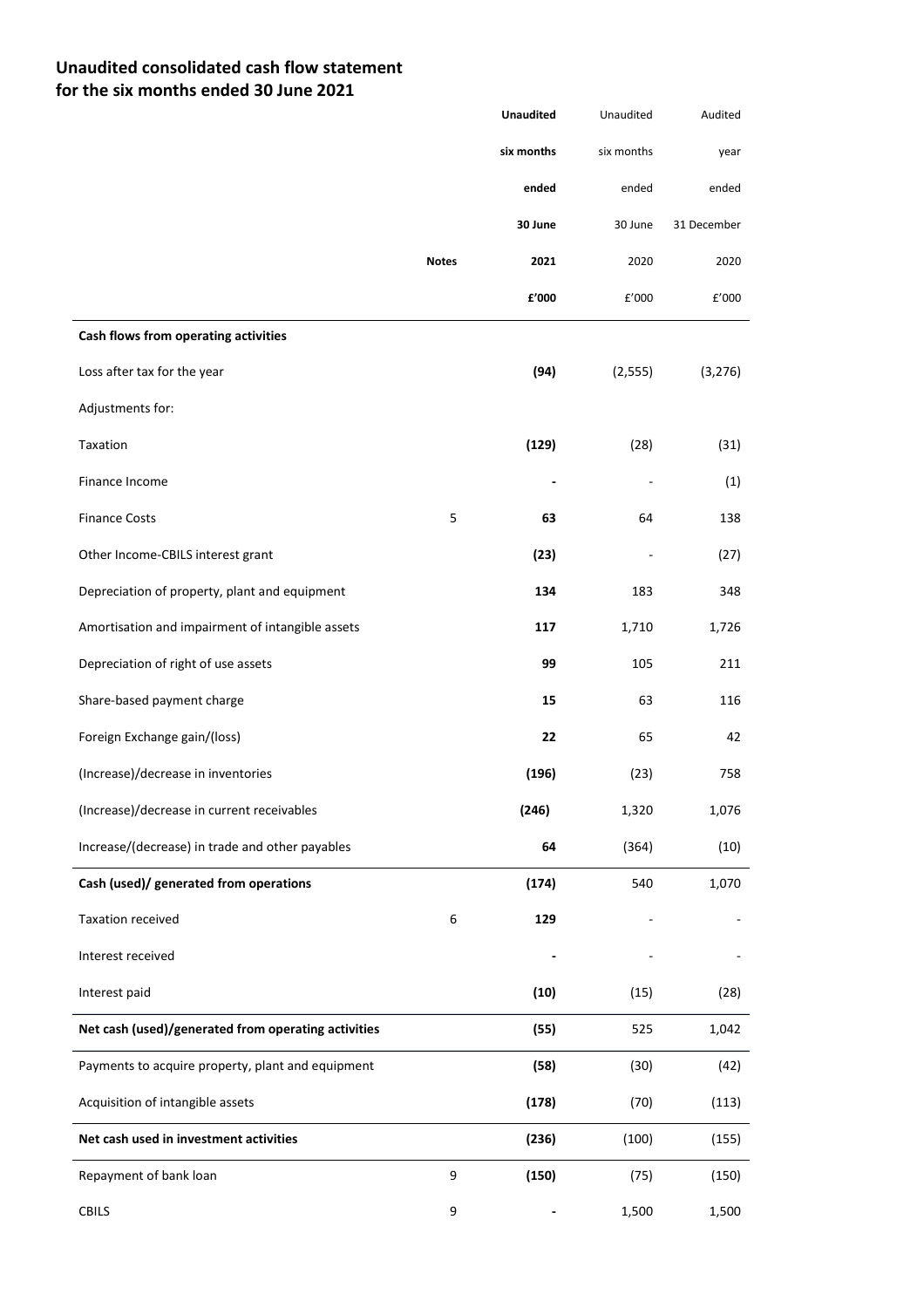| Net proceeds from issue of share capital             |   |         |          | 2,052   |
|------------------------------------------------------|---|---------|----------|---------|
| Payments to Right of Use lease liabilities           |   | (123)   | (125)    | (251)   |
| Net cash (used)/generated in financing activities    |   | (273)   | 1,300    | 3,151   |
|                                                      |   |         |          |         |
| Net (decrease)/increase in cash and cash equivalents |   | (564)   | 1,725    | 4,038   |
| Cash and cash equivalents at beginning of period     |   | 5,278   | 1,282    | 1,282   |
| Effective exchange rate fluctuations on cash held    |   | (22)    | (65)     | (42)    |
| Net cash and cash equivalents at end of period       |   | 4,692   | 2,942    | 5,278   |
|                                                      |   |         |          |         |
| Analysis of net borrowings:                          |   |         |          |         |
| Cash at bank and in hand                             |   | 4,692   | 2,942    | 5,278   |
| Bank loan                                            | 9 | (529)   | (750)    | (677)   |
| <b>CBILS</b>                                         | 9 | (1,500) | (1,500)  | (1,500) |
| Obligations under right of use lease liabilities     |   | (989)   | (1, 186) | (1,093) |
| Net Cash/(debt) at end of period                     |   | 1,674   | (494)    | 2,008   |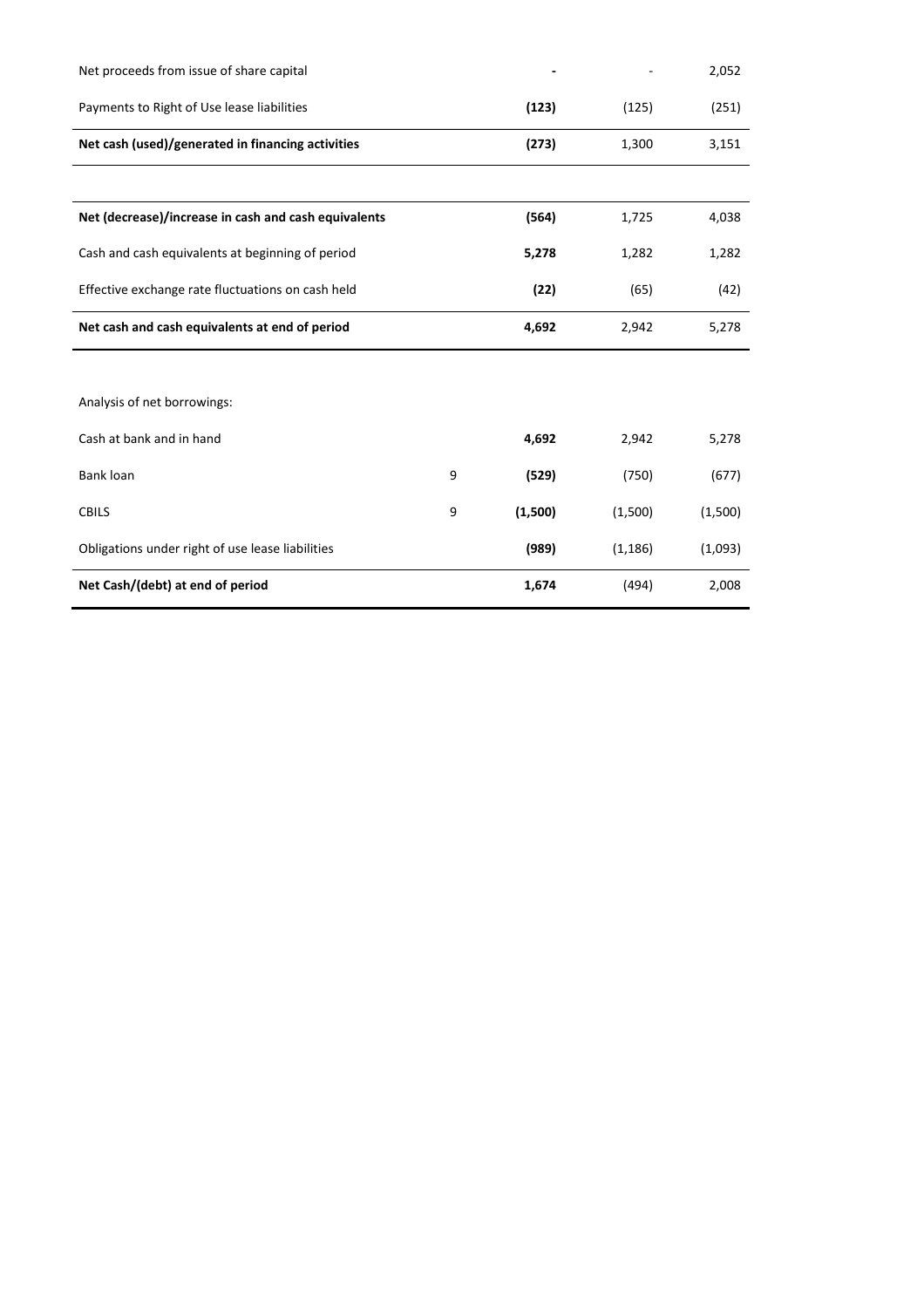## **Notes to the Interim Financial Information**

## **1. Basis of preparation of interim financial information**

The interim financial information was approved by the Board of Directors on15 September 2021. The financial information set out in the interim report is unaudited.

The interim financial information has been prepared in accordance with the AIM Rules for Companies and on a basis consistent with the accounting policies and methods of computation as published by the Group in its annual report for the year ended 31 December 2020, which is available on the Group's website.

The Group has chosen not to adopt IAS 34 Interim Financial Statements in preparing these interim financial statements and therefore the interim financial information is not in full compliance with International Financial Reporting Standards as adopted for use in the European Union.

The financial information set out in this interim report does not constitute statutory financial statements as defined in section 434 of the Companies Act 2006. The figures for the year ended 31 December 2020 have been extracted from the statutory financial statements which have been filed with the Registrar of Companies. The auditor's report on those financial statements was unqualified and did not contain a statement under sections 498(2) and 498(3) of the Companies Act 2006.

## **Going concern and funding**

The Directors have considered the available cash resources of the Group, with the additional secured funding in 2020 and the current internal anticipated forecasts the Directors have a reasonable expectation that the Group have adequate resources and support to continue in operational existence for the foreseeable future, considered to be at least 12 months for the date of approval from the financial statements.

## **2. Disaggregation of gross margin**

| The Group has disaggregated margins in the following<br>table: | Six months<br>ending 30<br><b>June 2021</b><br>(unaudited) | Six months<br>ending 30<br>June 2020<br>(unaudited) | 12 months<br>ending 31<br>Dec 2020<br>(audited) |
|----------------------------------------------------------------|------------------------------------------------------------|-----------------------------------------------------|-------------------------------------------------|
|                                                                | £'000                                                      | f'000                                               | £'000                                           |
| Revenue                                                        | 4,218                                                      | 2,593                                               | 6,329                                           |
| Cost of Sales                                                  | (2, 431)                                                   | (1, 440)                                            | (3,519)                                         |
| <b>Underlying Gross Margin</b>                                 | 1,787                                                      | 1,153                                               | 2,810                                           |
| <b>Underlying Gross Margin %</b>                               | 42.4%                                                      | 44.5%                                               | 44.4%                                           |
| Net Cost of Manufacturing                                      | (357)                                                      | (466)                                               | (1,538)                                         |
| <b>Contribution Margin</b>                                     | 1,430                                                      | 687                                                 | 1,272                                           |
| <b>Contribution Margin %</b>                                   | 33.9%                                                      | 26.5%                                               | 20.1%                                           |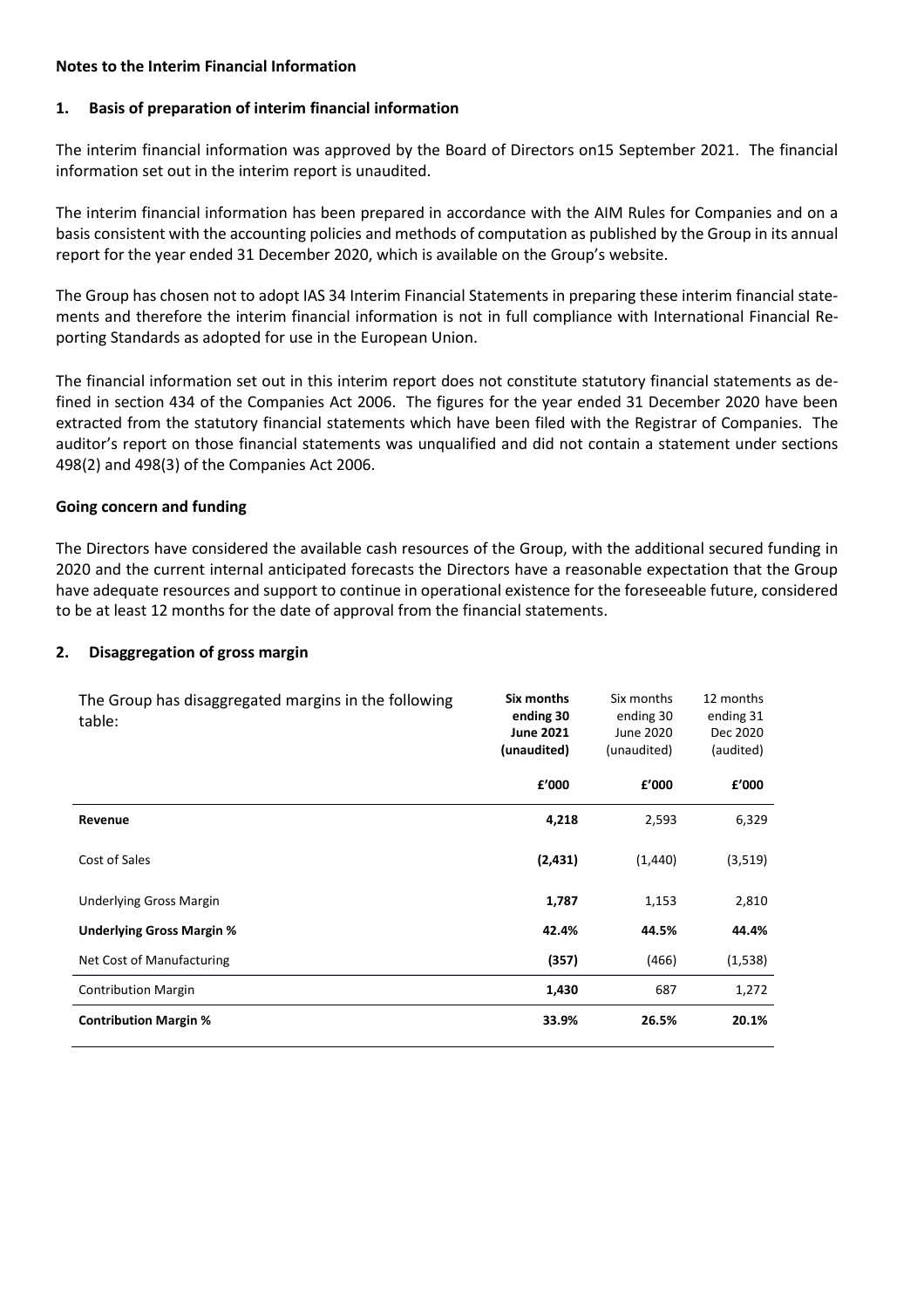# **3. Disaggregation of revenue**

The Group has disaggregated revenues in the following table: **SI Brand Distribution OEM Total**

| Six months ended 30 June 2021 (unaudited) | £'000 | £'000                    | £'000                    | £'000 |
|-------------------------------------------|-------|--------------------------|--------------------------|-------|
| United Kingdom                            | 582   | 1,295                    | 408                      | 2,285 |
| Europe                                    | 574   | $\overline{\phantom{a}}$ | $\sim$                   | 574   |
| <b>US</b>                                 | 750   | $\sim$                   | 37                       | 787   |
| APAC                                      | 406   | $\overline{\phantom{a}}$ | $\overline{\phantom{a}}$ | 406   |
| Rest of World                             | 166   | $\sim$                   | $\sim$                   | 166   |
|                                           | 2,478 | 1,295                    | 445                      | 4,218 |

|                                           | <b>SI Brand</b> | <b>Distribution</b>      | <b>OEM</b> | Total |
|-------------------------------------------|-----------------|--------------------------|------------|-------|
| Six months ended 30 June 2020 (unaudited) | £'000           | f'000                    | f'000      | £'000 |
| United Kingdom                            | 391             | 840                      | 281        | 1,512 |
| Europe                                    | 305             | $\overline{\phantom{0}}$ | ۰          | 305   |
| US.                                       | 291             | $\overline{\phantom{a}}$ | 47         | 338   |
| APAC                                      | 320             | $\overline{\phantom{0}}$ | ۰          | 320   |
| Rest of World                             | 118             | $\overline{\phantom{a}}$ | ٠          | 118   |
|                                           | 1,425           | 840                      | 328        | 2,593 |

|                                      | SI Brand | <b>Distribution</b>      | <b>OEM</b> | <b>Total</b> |
|--------------------------------------|----------|--------------------------|------------|--------------|
| Year ended 31December 2020 (audited) | £'000    | £'000                    | £'000      | £'000        |
| United Kingdom                       | 889      | 2,311                    | 457        | 3,657        |
| Europe                               | 726      | $\overline{\phantom{a}}$ | ٠          | 726          |
| <b>US</b>                            | 882      | $\overline{\phantom{a}}$ | 151        | 1,033        |
| APAC                                 | 681      | $\blacksquare$           | ٠          | 681          |
| Rest of World                        | 232      | $\overline{\phantom{a}}$ | $\sim$     | 232          |
|                                      | 3,410    | 2,311                    | 608        | 6,329        |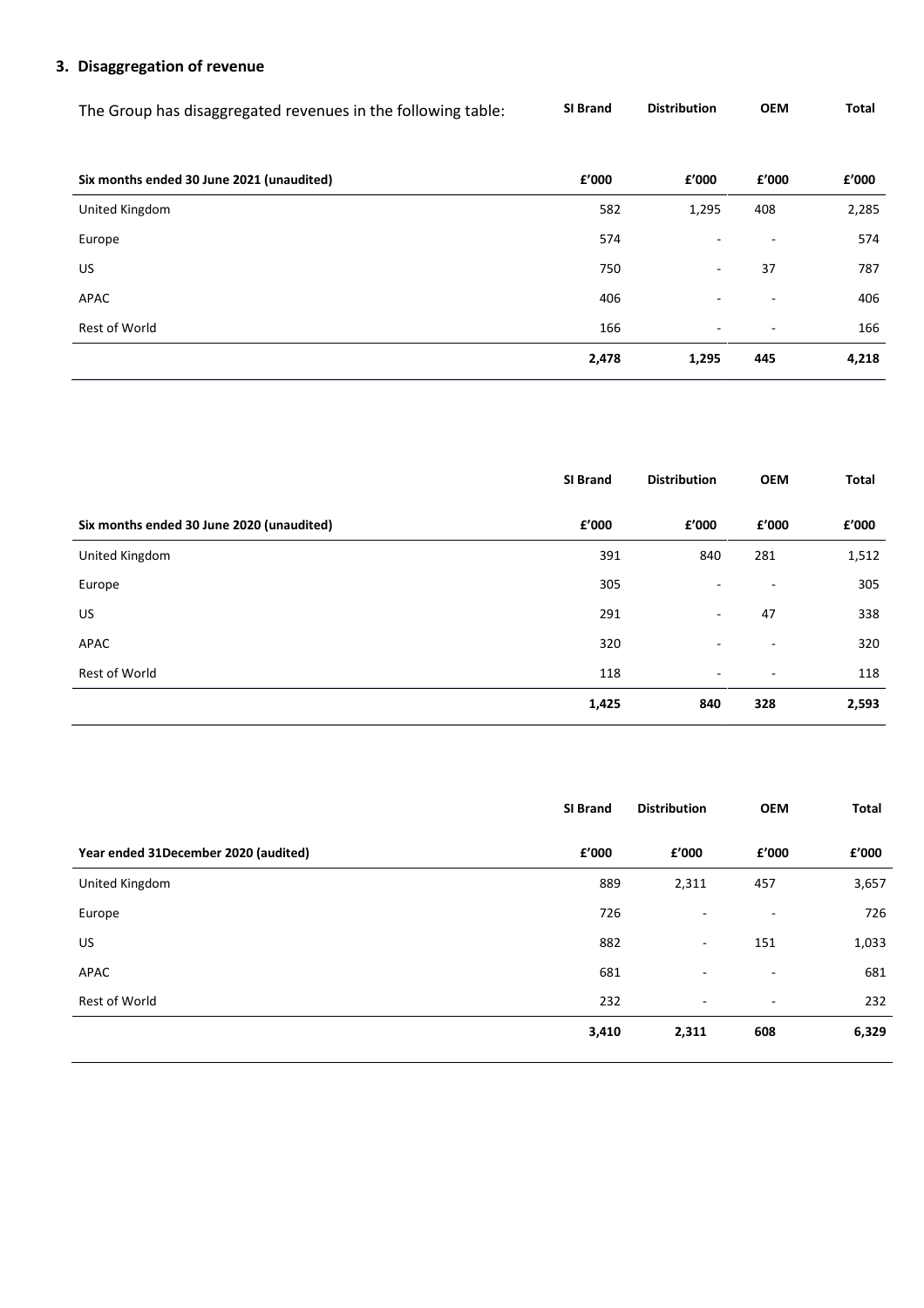|                                           | SI Brand | <b>Distribution</b>      | <b>OEM</b>               | Total |
|-------------------------------------------|----------|--------------------------|--------------------------|-------|
| Six months ended 30 June 2019 (unaudited) | £'000    | £'000                    | f'000                    | £'000 |
| United Kingdom                            | 754      | 1,489                    | 923                      | 3,166 |
| Europe                                    | 648      | $\overline{\phantom{a}}$ | $\overline{\phantom{a}}$ | 648   |
| US                                        | 769      | $\sim$                   | 82                       | 851   |
| APAC                                      | 160      | $\overline{\phantom{a}}$ | $\overline{\phantom{a}}$ | 160   |
| Rest of World                             | 278      | $\sim$                   | $\overline{\phantom{a}}$ | 278   |
|                                           | 2,609    | 1,489                    | 1,005                    | 5,103 |

Revenues are allocated geographically on the basis of where revenues were received from and not from the ultimate final destination of use.

## **4. Other Income**

| Other Income:                   | Six month<br>ended 30<br>June<br>2020 | Six month<br>ended 30 June<br>2020 | 12 months<br>ended 31 Dec<br>2020 |
|---------------------------------|---------------------------------------|------------------------------------|-----------------------------------|
|                                 | f'000                                 | £'000                              | £'000                             |
| <b>CJRS</b>                     | 2                                     | 329                                | 594                               |
| CBILS-Interest free (12 months) | 23                                    |                                    | 27                                |
|                                 | 25                                    | 329                                | 621                               |

## **5. Finance Costs**

| <b>Finance costs:</b>  | Six month<br>ended 30<br>June<br>2020 | Six month<br>ended 30 June<br>2020 | 12 months<br>ended 31 Dec<br>2020 |
|------------------------|---------------------------------------|------------------------------------|-----------------------------------|
|                        | £'000                                 | f'000                              | £'000                             |
| On bank borrowings     | 33                                    | 29                                 | 70                                |
| On right-of-use assets | 30                                    | 35                                 | 68                                |
|                        | 63                                    | 64                                 | 138                               |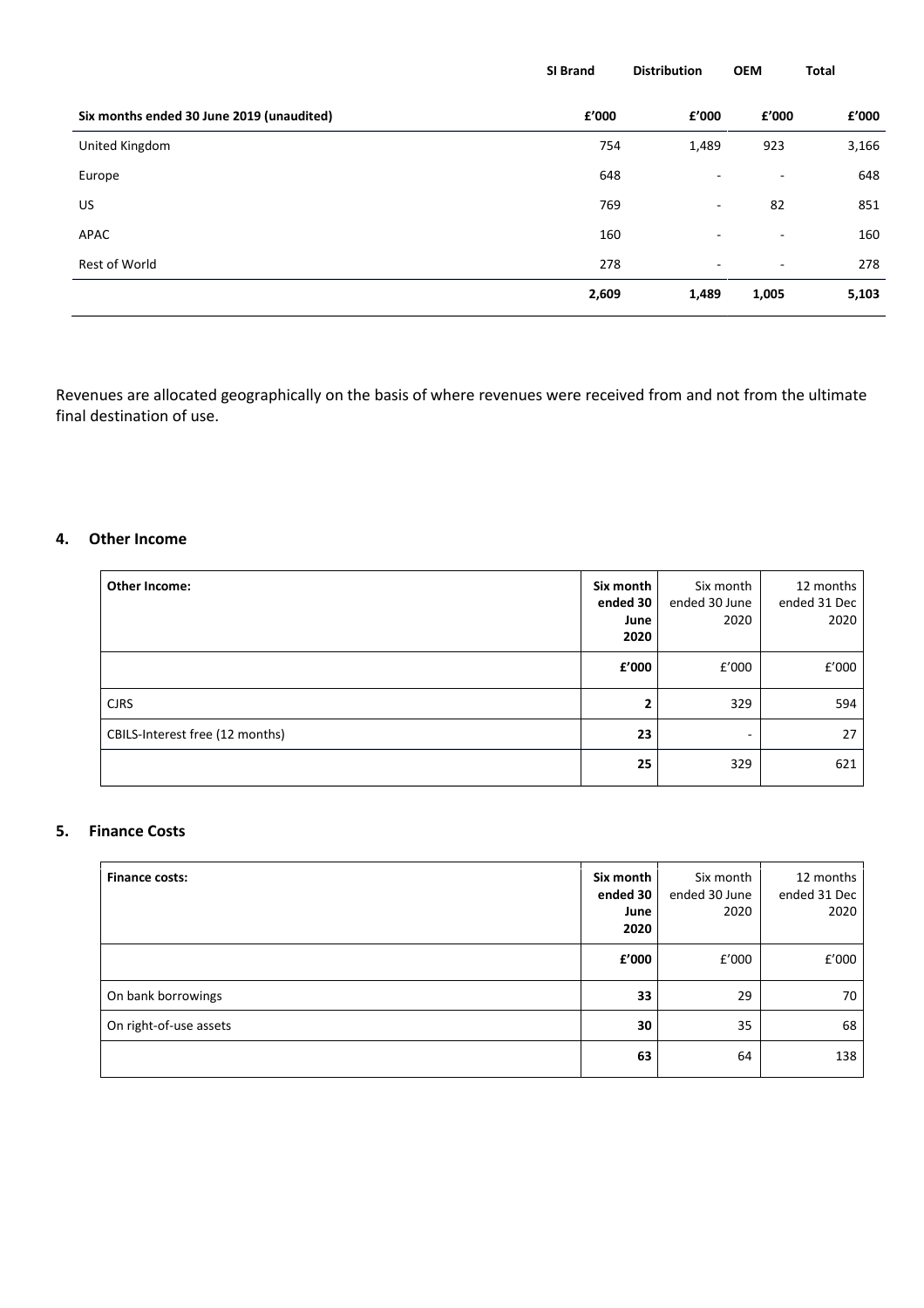**6. Tax**

#### **Current taxation**

During 2020 the Group submitted an enhanced Research and development claim in respect of 2019 amounting to £0.13m this was paid in the current year.

## **Deferred taxation**

Overall the Group continues to hold substantial tax losses on which it holds a cautious view and consequently the Group has chosen not to recognise those losses fully.

#### **7. Earnings per share**

|                           | <b>Unaudited</b> | Unaudited  | Audited     |
|---------------------------|------------------|------------|-------------|
|                           | six months       | six months | year        |
|                           | ended            | ended      | ended       |
|                           | 30 June          | 30 June    | 31 December |
|                           | 2021             | 2020       | 2020        |
| <b>Earnings per share</b> |                  |            |             |
| Basic                     | (0.010p)         | (0.322p)   | (0.393p)    |
| Diluted                   | (0.010p)         | (0.322p)   | (0.393p)    |
| Adjusted                  | 0.004p           | (0.112p)   | (0.189p)    |

Basic earnings per share is calculated by dividing the earnings attributable to ordinary shareholders by the weighted average number of shares in issue. Diluted earnings per share is calculated by dividing the earnings attributable to ordinary shareholders by the diluted weighted average number of shares in issue. Adjusted Earnings per share is calculated by dividing the adjusted earnings attributable to ordinary shareholders (profit before exceptional and amortisation and impairment costs relating to the acquisition of Elemental Healthcare and share based payments) by the weighted average number of shares in issue.

The anti-dilutive effect of unexercised shares options has not been taken into account and therefore the diluted earnings per share is equal to the basic earnings per share.

The Group has one category of dilutive potential ordinary shares being share options issued to Directors and employees. The impact of dilutive potential ordinary shares on the calculation of weighted average number of shares is set out below.

|                                              | <b>Unaudited</b> | Unaudited  | Audited     |
|----------------------------------------------|------------------|------------|-------------|
|                                              | six months       | six months | year        |
|                                              | ended            | ended      | ended       |
|                                              | 30 June          | 30 June    | 31 December |
|                                              | 2021             | 2020       | 2020        |
|                                              | '000s            | '000s      | '000s       |
| Basic earnings per share                     | 931,573          | 795,316    | 834,763     |
| Dilutive effect of unexercised share options | 1,243            | 1,610      | 2,061       |
| Diluted earnings per share                   | 932,816          | 796,926    | 836,824     |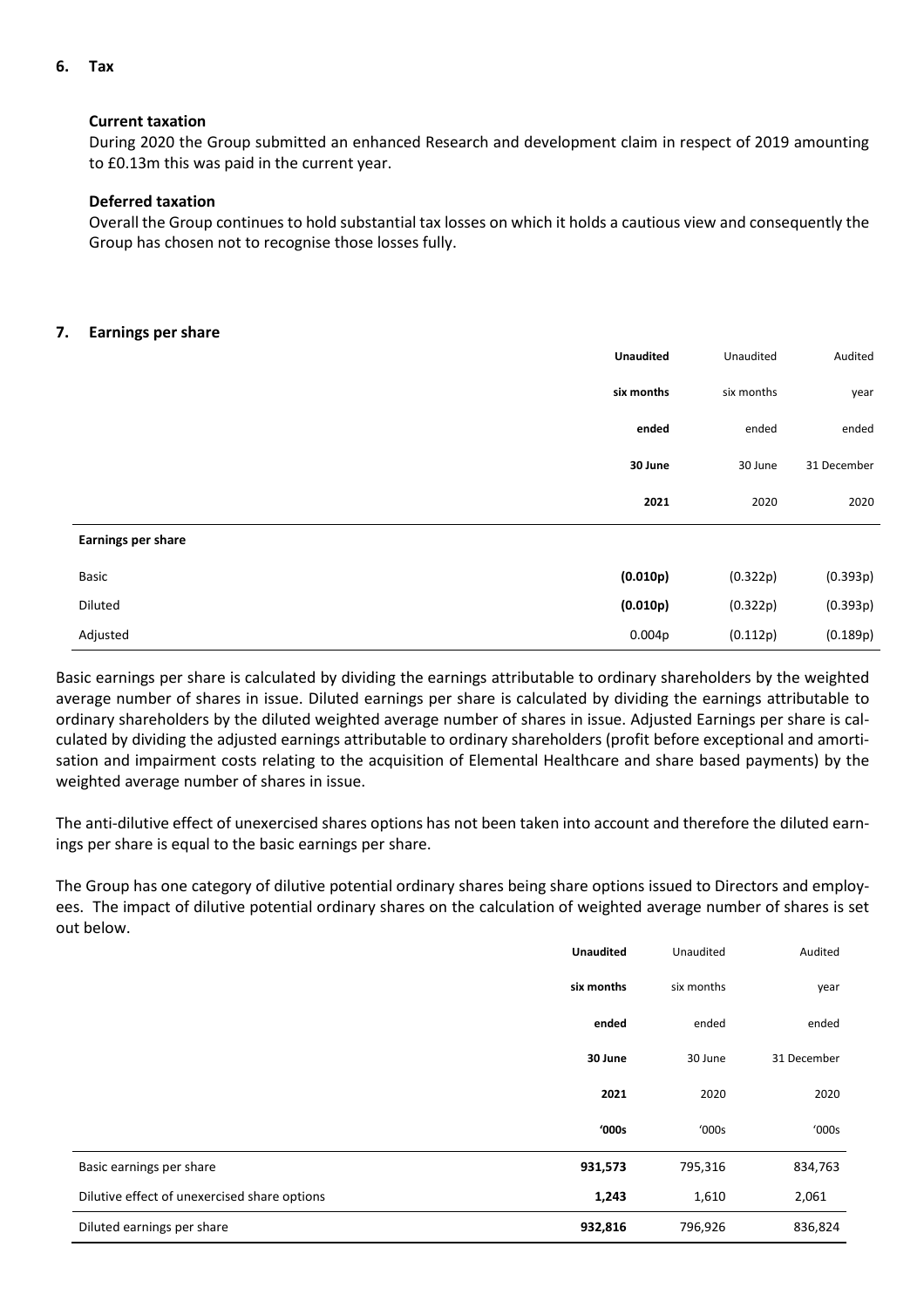#### **8. IFRS16**

| Impact on Income statement: | <b>Unaudited</b><br>6 Months to<br>30 June 2021 | Unaudited<br>6 Months to<br>30 June 2020 | Audited<br>12 months to<br>31 December<br>2020 |
|-----------------------------|-------------------------------------------------|------------------------------------------|------------------------------------------------|
|                             | £'000                                           | £'000                                    | f'000                                          |
| <b>Impact on EBITDA</b>     | 123                                             | 125                                      | 251                                            |
| Depreciation                | (99)                                            | (105)                                    | (211)                                          |
| Finance costs               | (30)                                            | (35)                                     | (68)                                           |
| Impact on profit before tax | (6)                                             | (15)                                     | (28)                                           |

#### **9. Net borrowings**

| At amortised cost              | <b>June 2021</b> | <b>month ended 30</b> month ended 30 months ended 31<br>June 2020 | Dec<br>2020 |
|--------------------------------|------------------|-------------------------------------------------------------------|-------------|
|                                | f'000            | £'000                                                             | £'000       |
| Cash & cash equivalents        | 4,692            | 2,942                                                             | 5,278       |
| <b>Bank borrowings-Current</b> | (2,029)          | (216)                                                             | (298)       |
| Bank borrowings-Non-current    | $\blacksquare$   | (2,034)                                                           | (1,879)     |
| Adjusted net cash              | 2,663            | 692                                                               | 3,101       |
| Lease liabilities-Current      | (156)            | (190)                                                             | (186)       |
| Lease liabilities Non-current  | (833)            | (996)                                                             | (907)       |
| Net Cash/(debt)                | 1,674            | (494)                                                             | 2,008       |

The sterling bank loan provided by Yorkshire Bank on 1 August 2017 for a five-year term was split into two loan agreements A and B. During 2019 the Board elected to repay £1.0m of term Loan B in advance of the due date, from available cash resources.

Loan A of £1.5m is subject to quarterly payments of £0.075m which commenced on 31 October 2017, totalling repayments £0.3m per annum at an interest rate of LIBOR plus 3% per annum. On 31 December 2020 the remaining balance of the term loans was £0.68m. The bank has made available a Revolving Credit Facility (RCF) of up to £0.5m for working capital and other purposes.

In May 2020 the Company agreed with its bankers to suspend normal capital repayments of £0.075m per quarter under the existing loan facility of £0.75m until 31 October 2020, and to maintain the flexibility of the existing £0.50m revolving credit facility. In addition to secure further funding, the Company agreed a new facility of £1.50m under the Coronavirus Business Interruption Loan Scheme. The aggregate balance as at the 30 June 2021 is £2.03m and both loans are repayable in May 2022. Financial covenants will continue to be tested on a quarterly basis with ample headroom at drawdown.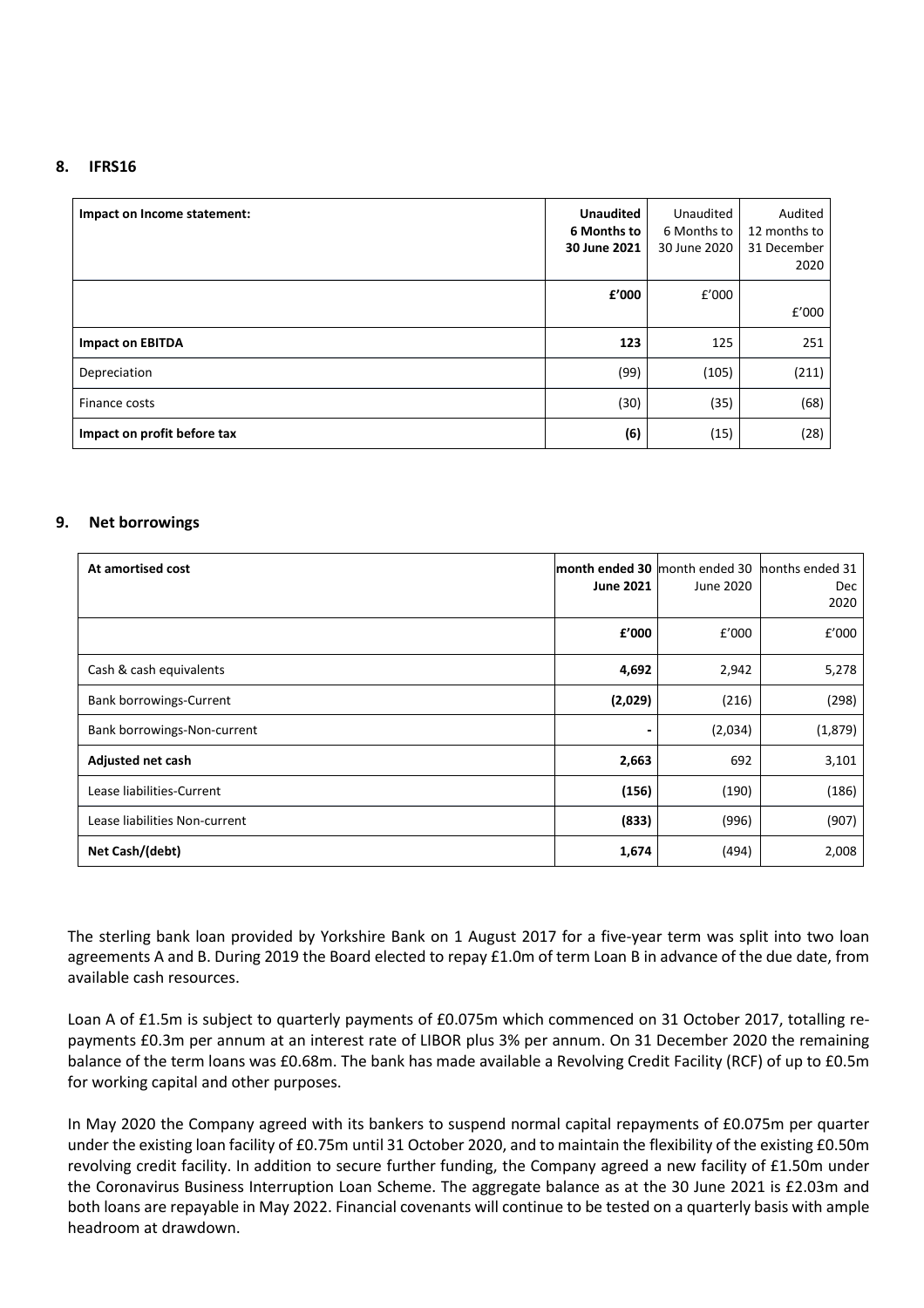## **10. Financial Instruments**

The financial assets of the Group are categorised as follows:

| At amortised cost         | Six month<br>ended 30<br>June<br>2021 | Six month<br>ended 30 June<br>2020 | 12 months<br>ended 31 Dec<br>2020 |
|---------------------------|---------------------------------------|------------------------------------|-----------------------------------|
|                           | f'000                                 | f'000                              | f'000                             |
| Trade receivables         | 1,200                                 | 598                                | 963                               |
| CJRS receivable           |                                       | 111                                | ٠                                 |
| Cash and cash equivalents | 4,692                                 | 2,942                              | 5,278                             |
|                           | 5,892                                 | 3,651                              | 6,241                             |

The financial liabilities of the Group are categorised as follows:

| At amortised cost               | Six month<br>ended 30<br>June<br>2021 | Six month<br>ended 30 June<br>2020 | 12 months<br>ended 31 Dec<br>2020 |
|---------------------------------|---------------------------------------|------------------------------------|-----------------------------------|
|                                 | f'000                                 | £'000                              | £'000                             |
| Trade payables                  | 1,000                                 | 298                                | 749                               |
| Other payables                  | 321                                   | 303                                | 294                               |
| Deferred creditors              | 20                                    | 298                                | 242                               |
| Lease liabilities - Current     | 156                                   | 190                                | 186                               |
| Lease liabilities - Non-current | 833                                   | 996                                | 907                               |
| Bank borrowings - Current       | 2,029                                 | 216                                | 298                               |
| Bank borrowings - Non-current   | $\overline{\phantom{0}}$              | 2,034                              | 1,879                             |
|                                 | 4,359                                 | 4,335                              | 4,555                             |

| Trade and other payables      | Six month<br>ended 30<br>June<br>2020 | Six month<br>ended 30 June<br>2020 | 12 months<br>ended 31 Dec<br>2020 |
|-------------------------------|---------------------------------------|------------------------------------|-----------------------------------|
|                               | £'000                                 | £'000                              | £'000                             |
| Trade payables                | 1,000                                 | 298                                | 749                               |
| Other tax and social security | 115                                   | 147                                | 164                               |
| Corporation tax               |                                       | ۰                                  |                                   |
| Other payables                | 321                                   | 303                                | 294                               |
| Deferred creditors            | 20                                    | 298                                | 242                               |